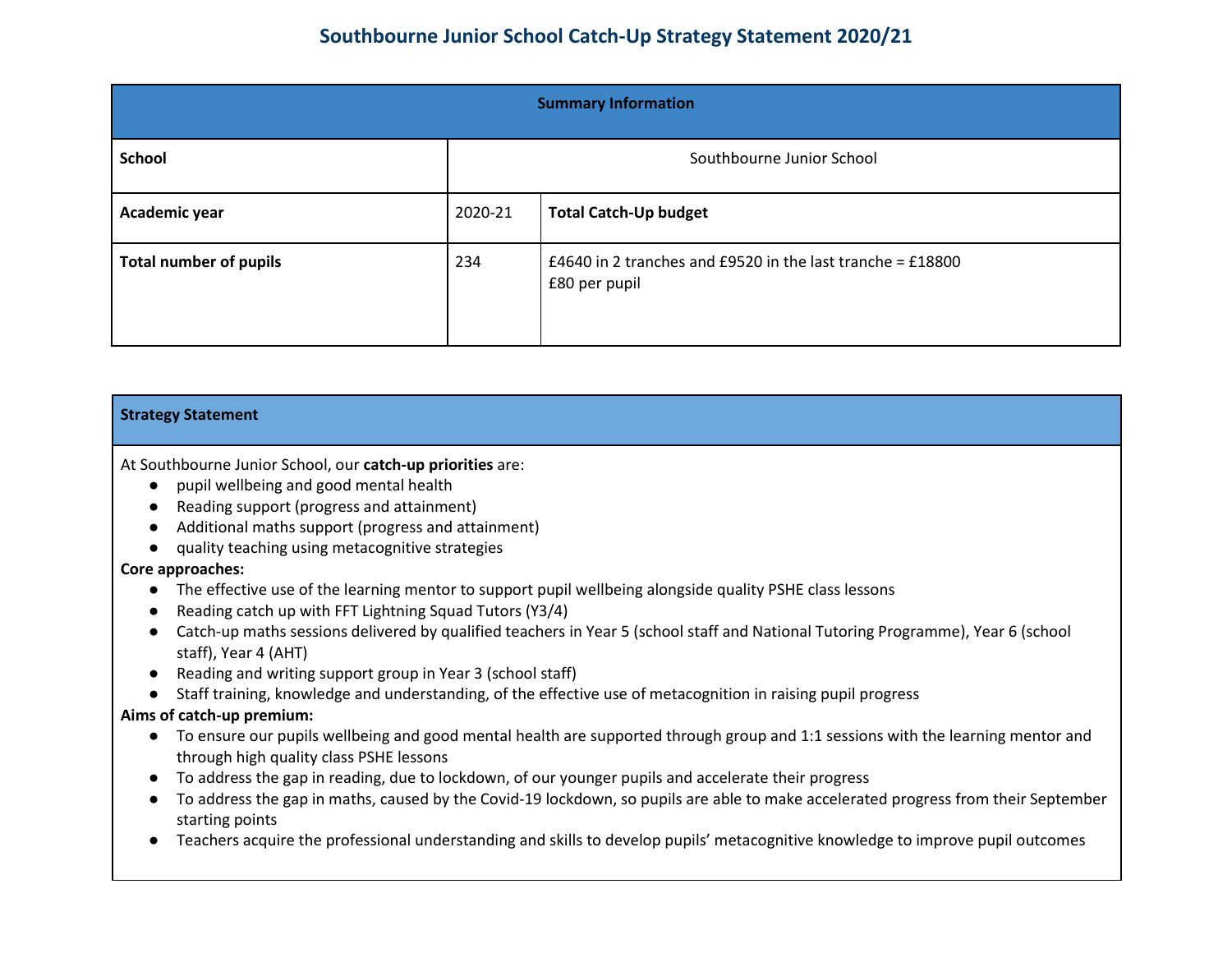## **Barriers to future attainment**

Pupils have returned to school positively due to the summer lockdown wellbeing project and the recovery curriculum, however some pupils need further support due to individual circumstances. Due to ever changing circumstances children require access to high quality PSHE lessons. (Pupil survey/parent welfare calls/attendance records)

Our younger pupils have had missed opportunities to read with an adult and discuss text in detail with peers. Information from Accelerated Reader shows a reduction in the amount of reading taking place during lockdown. (Accelerated Reader/Teacher assessment/NfER dta)

Since March 2020 lockdown, pupils have fallen behind in maths in all year groups. Learning new math concepts was difficult for many pupils through remote learning and children were more successful with the revision of concepts they had previously learnt. (Teacher assessment/ NfER data)

Children have returned to school with a lower level of independence, resilience and self-regulation (strategies for tackling tasks). (EEF self-regulation and metacognition audit)

## **Additional Barriers (external)**

Remote learning for some families is difficult due to lack of appropriate devices in the household (amount of siblings in a household).

Parental engagement with remote learning due to personal circumstances.

| <b>Desired</b><br>Outcome/<br>success criteria | To ensure our pupils wellbeing and good mental health are supported through group and 1:1 sessions with the learning<br>mentor and through high quality class PSHE lessons.                  |                                                                                                                                                                                                                                                                                      |                                                                                                                                                    |                       |
|------------------------------------------------|----------------------------------------------------------------------------------------------------------------------------------------------------------------------------------------------|--------------------------------------------------------------------------------------------------------------------------------------------------------------------------------------------------------------------------------------------------------------------------------------|----------------------------------------------------------------------------------------------------------------------------------------------------|-----------------------|
|                                                | <b>Action</b>                                                                                                                                                                                | <b>Evidence/Rationale</b>                                                                                                                                                                                                                                                            | <b>Monitoring</b>                                                                                                                                  | <b>Review</b><br>Date |
| <b>Quality of</b><br>teaching for all          | Staff CPD for new PSHE<br>curriculum<br>Supporting children's<br>wellbeing and mental health<br>by preventing normal<br>emotions developing into<br>more entrenched mental<br>health issues. | New PSHE scheme of work, PSHE<br>association information and the WSCC<br>E4S scheme on the cornerstones for<br>wellbeing.<br>The Wellbeing Education Return<br>project, funded by the DfE, to protect<br>and strengthen whole staff resilience to<br>the wellbeing and mental health | Learning walks<br>PSHE drop ins<br>Peer supervision<br>sessions<br>Pupil survey<br>Staff confidence to<br>meet needs as well<br>as knowing when to | <b>July 2021</b>      |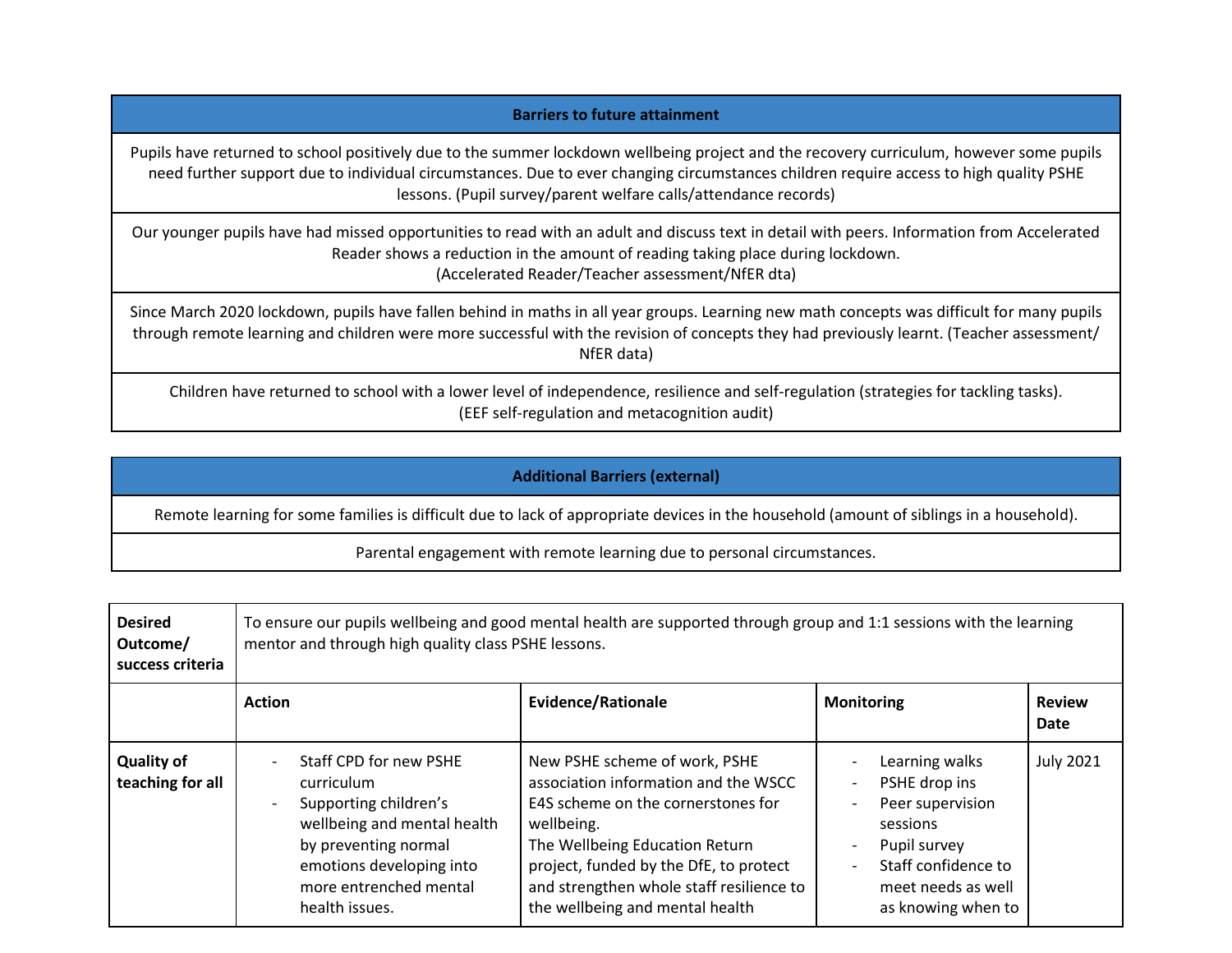|                                   | Peer Supervision when<br>supporting pupils                                                                                 | impacts of Covid-19.<br>Your Space therapy training, Supporting<br>School Staff Mental Health and<br>Resilience.<br>Pressures on teachers to manage their<br>workloads and teach our most<br>vulnerable and challenging children due<br>to the pandemic, are increasing. The<br>training will provide practical exercises<br>and knowledge for staff to support one<br>another and themselves in their<br>management of stress, overwhelming<br>workloads and holding traumatic<br>information. The training also includes<br>peer supervision.                                                                          | refer to appropriate<br>agencies                                                                                                     |                  |
|-----------------------------------|----------------------------------------------------------------------------------------------------------------------------|--------------------------------------------------------------------------------------------------------------------------------------------------------------------------------------------------------------------------------------------------------------------------------------------------------------------------------------------------------------------------------------------------------------------------------------------------------------------------------------------------------------------------------------------------------------------------------------------------------------------------|--------------------------------------------------------------------------------------------------------------------------------------|------------------|
| <b>Targeted</b><br><b>Support</b> | Learning mentor group<br>sessions for identified pupils<br>1:1 learning mentor sessions<br>for pupils affected by Covid-19 | Research from the EEF toolkit, shows<br>that SEL interventions have an<br>identifiable and significant impact on<br>developing pupil self-esteem, emotional<br>resilience and readiness to learn, and<br>attainment itself (four months'<br>additional progress on average). SEL<br>programmes appear to benefit<br>disadvantaged or low-attaining pupils<br>more than other pupils. Nurture is an<br>evidence based approach to supporting<br>children's social and emotional needs<br>(Nurture UK). The growing need for 1:1<br>support provided by the learning<br>mentor has risen significantly in recent<br>years. | Continuous<br>monitoring and<br>discussions<br>between the<br>learning mentor,<br>class teacher,<br>SENCO, PP lead and<br><b>DSL</b> | <b>July 2021</b> |
| Other<br>approaches               | <b>Enhancement of PSHE</b><br>curriculum through specialist<br>visitors/resources                                          | Children's wellbeing and good mental<br>health is paramount to ensure learning<br>takes place, quality PSHE lessons will<br>ensure all children feel supported.                                                                                                                                                                                                                                                                                                                                                                                                                                                          | PSHE drop ins<br>PSHE training and<br>feedback                                                                                       | <b>July 2021</b> |
| <b>Estimated cost: £1480</b>      |                                                                                                                            |                                                                                                                                                                                                                                                                                                                                                                                                                                                                                                                                                                                                                          |                                                                                                                                      |                  |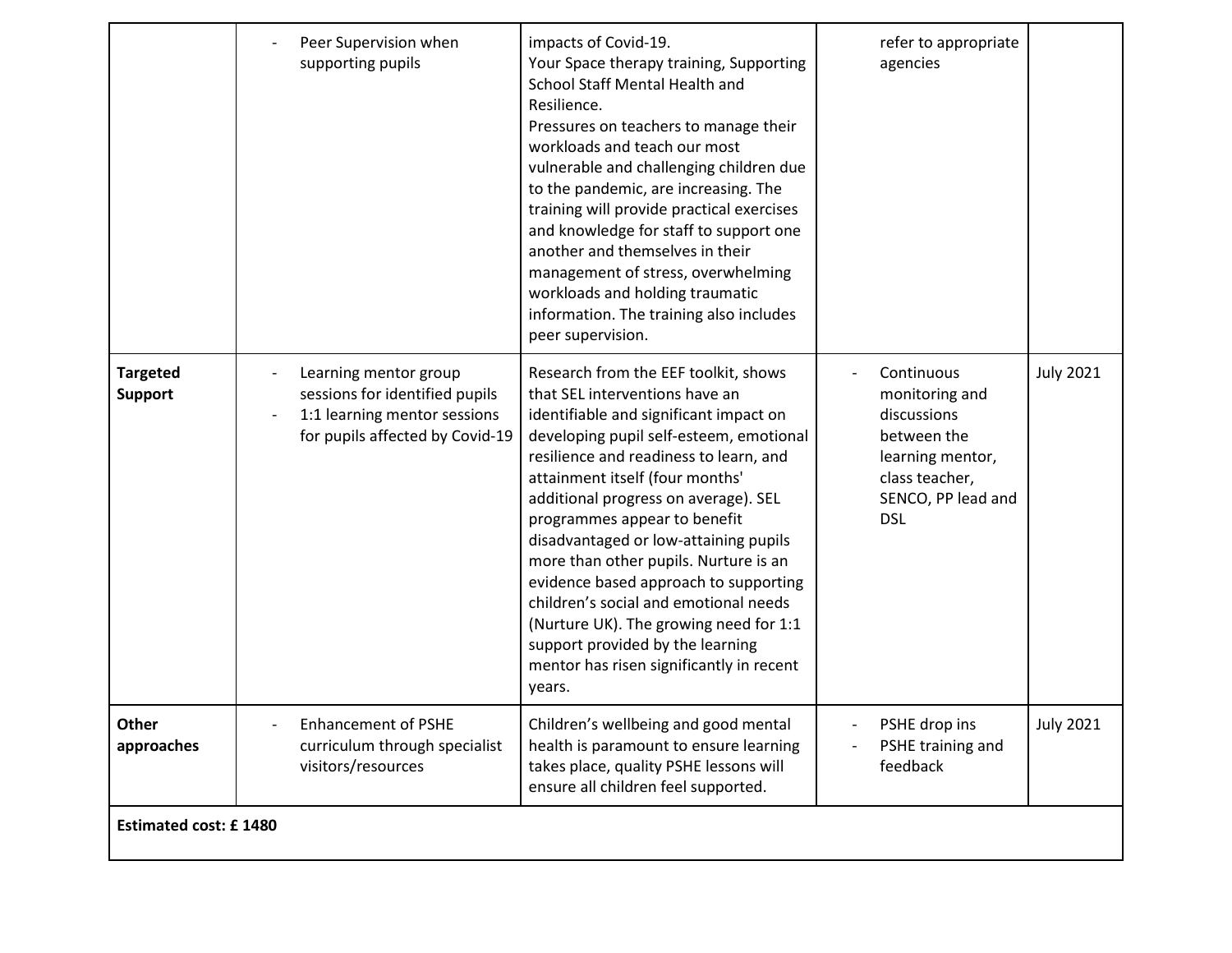| <b>Desired</b><br>Outcome/<br>success criteria | To address the gap in reading, due to lockdown, of our younger pupils and accelerate their progress (FFT Lightning Squad<br>Tutors) |                                                                                                                                                                             |                                                                             |                    |
|------------------------------------------------|-------------------------------------------------------------------------------------------------------------------------------------|-----------------------------------------------------------------------------------------------------------------------------------------------------------------------------|-----------------------------------------------------------------------------|--------------------|
|                                                | <b>Action</b>                                                                                                                       | <b>Evidence/Rationale</b>                                                                                                                                                   | <b>Monitoring</b>                                                           | <b>Review Date</b> |
| <b>Quality of</b><br>teaching for all          | Children to use high quality<br>texts in the curriculum through<br>the English learning journeys                                    | Quality texts are an integral part of the<br>English learning journey and connect<br>to other areas of the curriculum,<br>ensuring children have full immersion.            | Teacher<br>assessments<br>Work scrutiny<br>NfER data                        | <b>July 2021</b>   |
| <b>Targeted</b><br>support                     | Y3 and 4 identified pupils will<br>receive catch up tuition via the<br>FFT lightning squad tutors in<br>small groups of 1:3         | Targeted support for 40 identified<br>pupils in Year 3 and 4 requiring catch<br>up support with reading due to lack of<br>reading support or motivation during<br>lockdown. | Teacher<br>assessments<br>NfER data                                         | <b>July 2021</b>   |
| Other<br>approaches                            | Year 3 small group support<br>with reading and writing from<br>school staff member, filling<br>gaps in learning                     | Pre and post teaching creates<br>increased confidence, self-esteem and<br>belief in their abilities so pupils are<br>able to access whole class learning<br>better.         | Teacher<br>assessments<br>NfER data<br>Work scrutiny<br>Pupil<br>confidence | <b>July 2021</b>   |
| <b>Estimated cost: £2400</b>                   |                                                                                                                                     |                                                                                                                                                                             |                                                                             |                    |

| <b>Desired</b><br>Outcome/<br>success criteria | To address the gap in maths, caused by the Covid-19 lockdown, so pupils are able to make accelerated progress from their<br>September starting points. (SJS Teachers and SP Tutors)                                                                                            |                                                                                                                                                                                                       |                                                      |                    |
|------------------------------------------------|--------------------------------------------------------------------------------------------------------------------------------------------------------------------------------------------------------------------------------------------------------------------------------|-------------------------------------------------------------------------------------------------------------------------------------------------------------------------------------------------------|------------------------------------------------------|--------------------|
|                                                | <b>Action</b>                                                                                                                                                                                                                                                                  | <b>Evidence/Rationale</b>                                                                                                                                                                             | <b>Monitoring</b>                                    | <b>Review Date</b> |
| <b>Quality of</b><br>teaching for all          | Pattern and algebra Numicon<br>$\overline{\phantom{0}}$<br>unit to reintegrate children into<br>mathematical thinking<br>Use of the White Rose revised<br>$\blacksquare$<br>scheme, identifying areas<br>missed due to lockdown<br><b>CPD Numicon online</b><br>$\blacksquare$ | Mathematical approaches to be<br>readdressed to ensure children think<br>mathematically, numicon strategies.<br>Key areas missed through lockdown<br>being addressed through White Rose<br>materials. | Work scrutiny<br>Teacher<br>assessments<br>NfER data | <b>July 2021</b>   |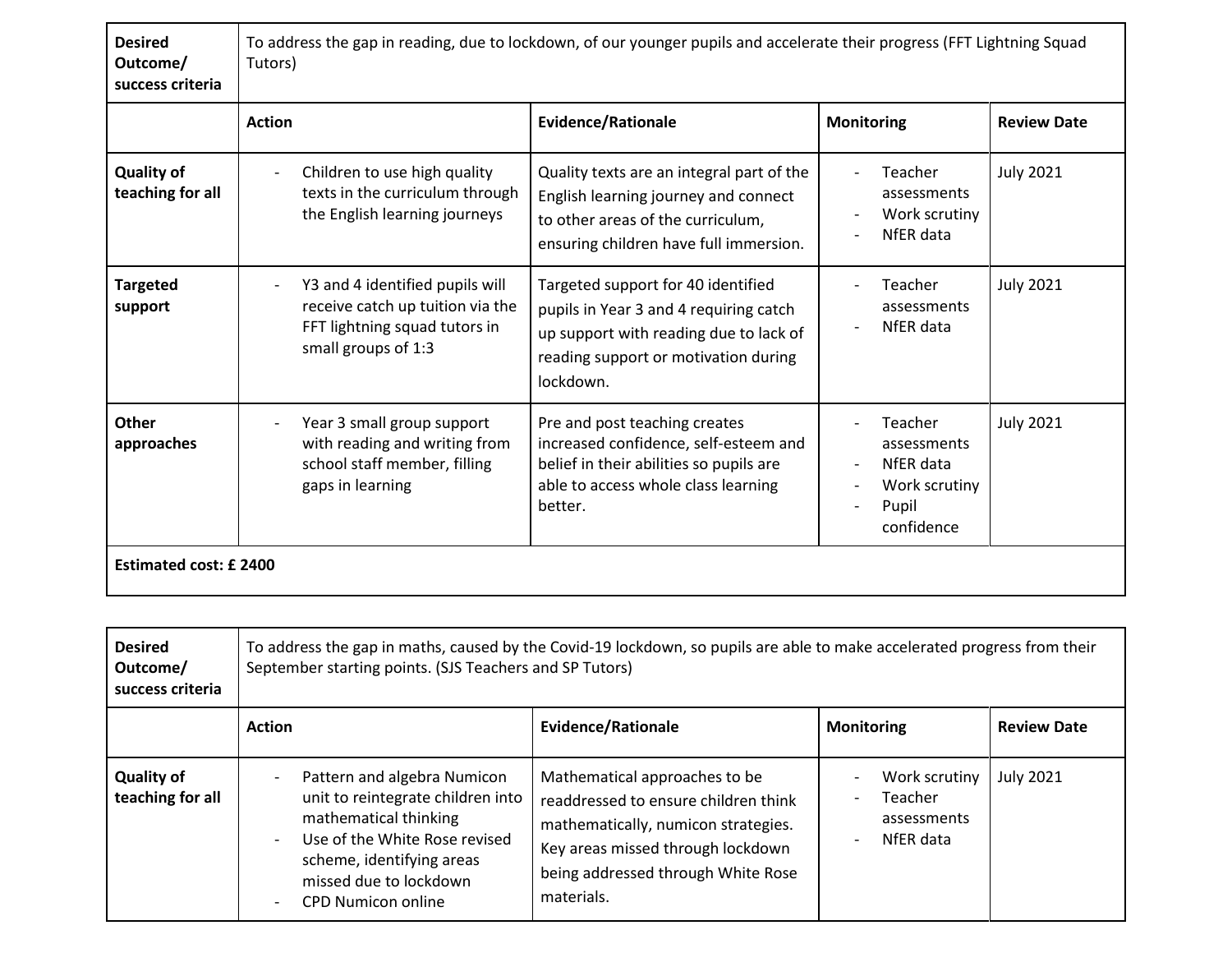|                            | professional development for<br>catch-up and intervention                                                                                                                                                       |                                                                                                                                                                                                                                                                                                                                                            |                                                                               |                  |  |
|----------------------------|-----------------------------------------------------------------------------------------------------------------------------------------------------------------------------------------------------------------|------------------------------------------------------------------------------------------------------------------------------------------------------------------------------------------------------------------------------------------------------------------------------------------------------------------------------------------------------------|-------------------------------------------------------------------------------|------------------|--|
| <b>Targeted</b><br>support | Qualified teacher support for<br>identified pupils in delivering<br>high quality maths gaps in<br>learning - all year groups<br>NumberStacks videos for staff<br>to use with specific pupils with<br>TA support | Identified pupils will receive extra<br>maths inputs with a qualified teacher<br>to ensure gaps are identified and<br>children are able to catch up on<br>missed learning. (School staff and<br>NTP).<br>The use of Numberstacks to aid pupils<br>understanding, correct methods and<br>terminology to be used by TAs as pre<br>and post teaching methods. | Teacher<br>assessments<br>Class teacher<br>and TA<br>discussions<br>NFER data | <b>July 2021</b> |  |
| <b>Other</b><br>approaches | Resources to support home<br>learning                                                                                                                                                                           | Resources to support pupils for<br>specific learning points.                                                                                                                                                                                                                                                                                               | Class teachers                                                                | <b>July 2021</b> |  |
|                            | <b>Estimated cost: £13000</b>                                                                                                                                                                                   |                                                                                                                                                                                                                                                                                                                                                            |                                                                               |                  |  |

| <b>Desired</b><br>Outcome/<br>success criteria | Teachers acquire the professional understanding and skills to develop pupils' metacognitive knowledge to improve pupil<br>outcomes.                                                                                                                                               |                                                                                                                                                                                                                                                                                                                                                                                                                                                                          |                                                                                                                               |                    |
|------------------------------------------------|-----------------------------------------------------------------------------------------------------------------------------------------------------------------------------------------------------------------------------------------------------------------------------------|--------------------------------------------------------------------------------------------------------------------------------------------------------------------------------------------------------------------------------------------------------------------------------------------------------------------------------------------------------------------------------------------------------------------------------------------------------------------------|-------------------------------------------------------------------------------------------------------------------------------|--------------------|
|                                                | <b>Action</b>                                                                                                                                                                                                                                                                     | <b>Evidence/Rationale</b>                                                                                                                                                                                                                                                                                                                                                                                                                                                | <b>Monitoring</b>                                                                                                             | <b>Review Date</b> |
| <b>Quality of</b><br>teaching for all          | Teachers' knowledge of<br>metacognitive regulation CPD<br>Peer year group projects on<br>metacognitive strategies<br>Planned explicit teaching of<br>metacognition<br>Daily reflection on strategies,<br>memory and next steps to build<br>independent thinking and<br>resilience | Staff explicitly teach metacognition<br>strategies:<br>Model the steps<br>1.<br>Ask the right questions<br>Metacognitive talk<br>3.<br>Use I We You modelling<br>4.<br>Organise and manage learning<br>5.<br>To ensure pupils are actively engaged<br>in thinking about their methods and<br>strategies for learning.<br>EEF toolkit, Closing the attainment<br>gap - Durrington Research School<br>Embed the theory around memory in<br>classroom practice, making sure | Peer support<br>through peer<br><b>CPD</b><br>Drop ins and<br>lesson<br>observations<br>Pupil<br>conferencing<br>CPD evidence | <b>July 2021</b>   |